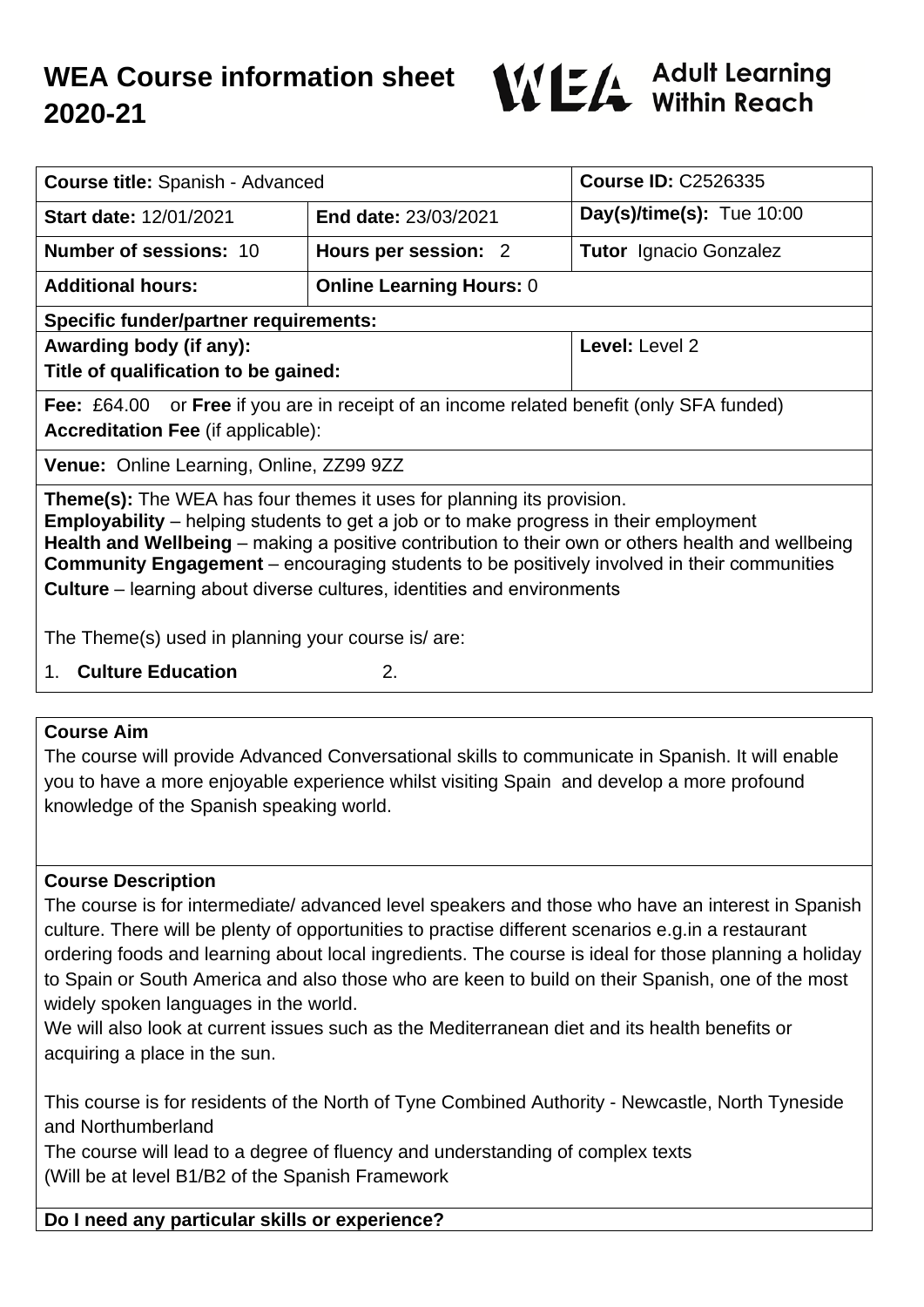### **What will I achieve?**

#### **By the end of the course I will be able to:**

- 1. Describe 5 past events
- 2. Describe 5 future events
- 3. Make 5 comparisons
- 4. Describe 4 health benefits of the mediterranean diet
- 5. Give 5 opinions on a current issue

#### **What teaching methods will be used and will there be work outside of the class?**

- The WEA's digital learning platform, Canvas will be used to provide resources or to support lessons, enable assessment, provide learner feedback and for other activities for individuals away from the course. If you want to understand more about our digital learning platform please visit: http://bit.ly/WEAonline

- The WEA tutor will use a range of different teaching and learning methods and encourage you and the group to be actively involved in your learning
- You may be asked to undertake additional work in your own time to support your learning
- You will be expected to carry out a range of activities in your own time

### **What kind of feedback can I expect from the tutor?**

- You will be able to keep a record of your progress and achievement using photos, audio, text or documents uploaded into the WEA's digital learning platform, WEA Canvas.
- Your tutor will provide written, text and audio feedback recorded in WEA Canvas, WEA's digital learning platform.
- A range of informal activities will be used by the tutor to see what you are learning which may include quizzes, question and answer, small projects and discussion
- You will have opportunities to discuss your progress with your tutor
- You will be encouraged to share your work with the group and discuss your learning
- You will be encouraged to consider other students work and give your opinions and suggestions
- There will be a number of tasks appropriate to your course such as written work, creating art or craft,

video, photography or small projects. Some of these may be marked to help you progress

#### **What else do I need to know? Is there anything I need to bring?**

- What you need: You will need an internet connection, speakers, a microphone and a webcam so that you can use our video learning platform, Zoom. If you'd like to understand more Zoom please visit: http://bit.ly/ZoomSpec

- You will also need access to the internet outside of your sessions. You could do this using a smart phone, tablet, laptop or a desktop computer (at home or through a library etc.).

- You will need a personal email address to join the WEA's digital learning platform, Canvas so that you can receive resources, record your progress and achievement and to work with others and share ideas. If you want to understand more about our digital learning platform please visit: http://bit.ly/WEAonline

- Desirable a dictionary of some sort

**Pre-course work, reading and information sources** - No pre reading or pre course work is required